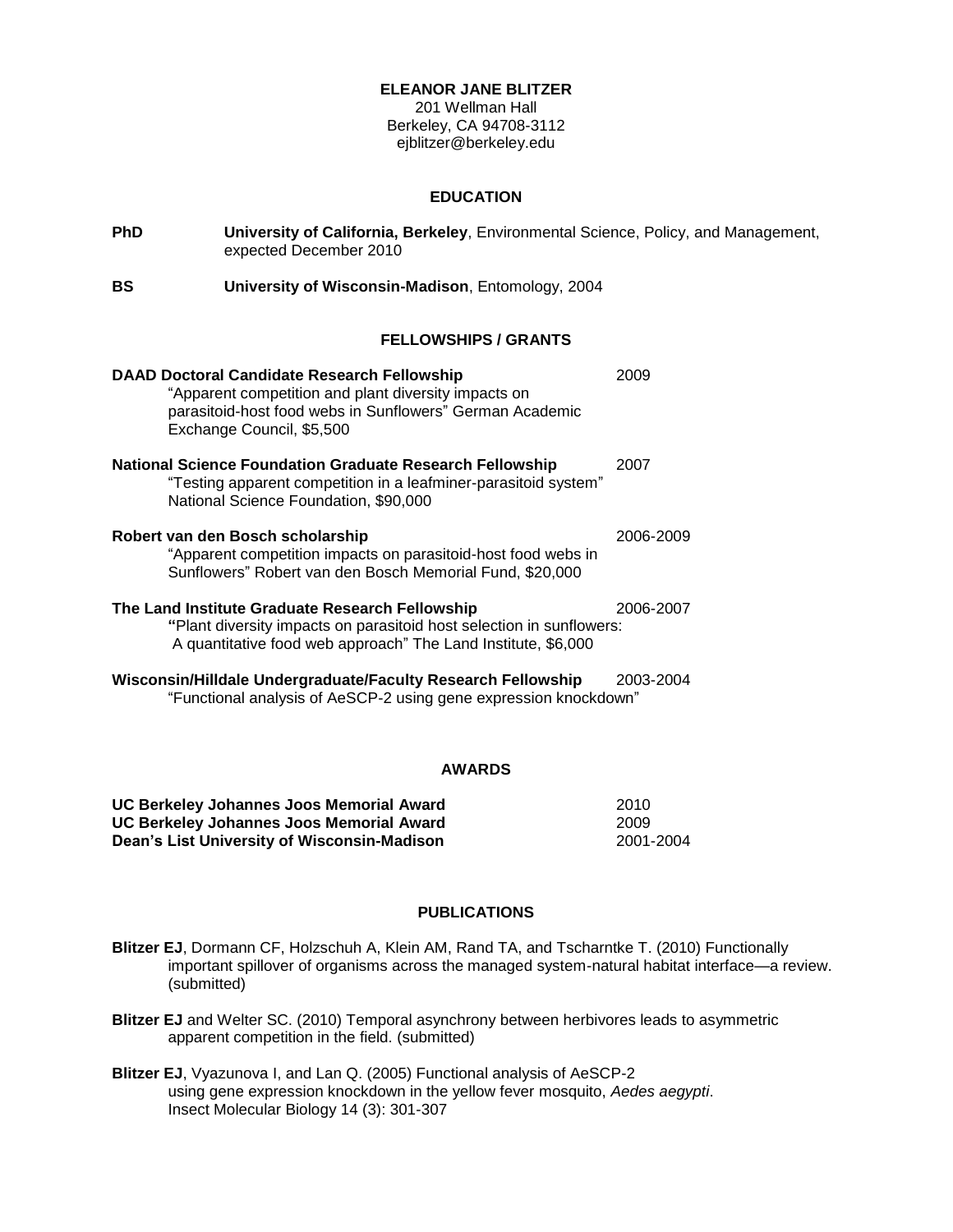### **RESEARCH OVERVIEW**

**Food web ecology** – direct and indirect interactions in tri-trophic systems **Competition theory** – experimentally testing the strength of apparent competition in the field based on predictions from quantitative food webs and quantitative parasitoid overlap analysis **Ecology of heterogeneous landscapes** – functionally important spillover of herbivores, pathogens, pollinators, predators, and seed dispersers across managed system– natural habitat interfaces

# **PRESENTATIONS**

**"Ecology of Interactions – direct and indirect competition among insects" -** guest lecture upper division insect ecology course, University of California, Berkeley, 2010 (invited)

**"Quantifying indirect interactions among herbivores and their shared natural enemies in the field" -** Ecological Society of America Annual Meeting 2010 (oral)

**"From pheromones to food webs: Herbivore ecology in managed and native habitats" –** Agroecology, Tscharntke Lab Georg-August-University Göttingen, Germany, 2009 (invited)

―**Apparent competition among leafminers and their shared natural enemies in the field" –** Entomological Society of America Annual Meeting 2009 (oral)

**"Shared parasitism amongst two leafminer species: A quantitative food web approach" –** Ecological Society of America Annual meeting 2008 (poster)

**"Shared Parasitism amongst two leafminer species: A quantitative food web approach" –** Entomological Society of America Pacific Branch Annual Meeting 2007 (poster)

# **RESEARCH EXPERIENCE**

| University of California, Berkeley<br>Graduate student researcher - Welter lab                 | 2005-2010 |
|------------------------------------------------------------------------------------------------|-----------|
| Agroecology, Georg-August-University, Göttingen, Germany<br>Visiting scholar – Tscharntke lab  | 2009      |
| <b>University of Wisconsin-Madison</b><br>Ecology lab/field assistant - Gratton lab            | 2004      |
| <b>University of Wisconsin-Madison</b><br>Molecular biology researcher/lab assistant - Lan lab | 2002-2004 |

### **TEACHING EXPERIENCE**

| <b>Teaching Assistant - University of California, Berkeley</b><br><b>General Biology - Field section</b><br>Special lab section required semester-long independent field projects |      |
|-----------------------------------------------------------------------------------------------------------------------------------------------------------------------------------|------|
| by all students                                                                                                                                                                   | 2006 |
| <b>Teaching Assistant - University of California, Berkeley</b><br><b>Pesticide Chemistry and Toxicology</b>                                                                       |      |